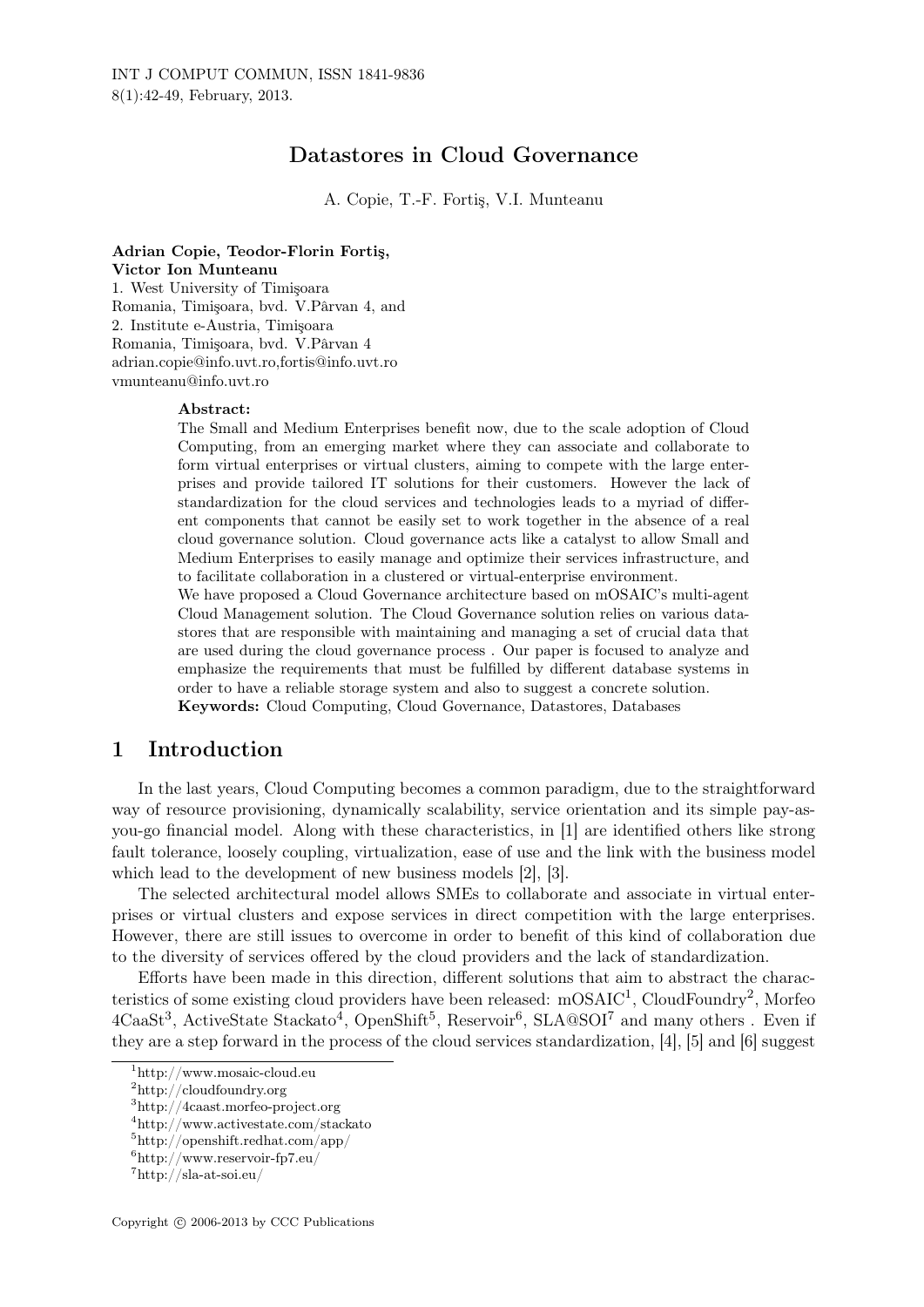complementary services related to the Cloud Management which assures that the resources in the cloud are used optimally and properly interact with the users and other services. Taking into account the growth rate of the cloud services, [7], [8], [9] reveal the need a better integration and a demand for complementary mechanism for Cloud Management: *Cloud Governance*. This is an evolutionary step in the Service Oriented Architecture (SOA) which makes possible the awareness of the existence of the cloud services for the potential consumers. Due to its similarities, the awareness mechanism rely on different specialized datastores which hold critical information and which have various requirements in order to correctly function and offer reliable data. However, according to [11] there must be a clear separation between the management and governance processes, because they describe different activities, have distinct goals and involves different organizational structures.

## 2 The mOSAIC Project

'Open source API and Platform for multiple Clouds' (mOSAIC) is a FP7-ICT project that aims to provide an open-source platform and an API which abstracts the particularities of various cloud providers and encourages the applications development based on the cloud-programming paradigm. Its main components are the *Cloud Agency* which is an embedded Cloud Management solution based on agents that is designed to negotiate cloud resources and provide them to the second component called *mOSAIC platform* which consumes them by offering a cloud-oriented application development framework.

### 3 Cloud Governance

Our proposed Cloud Governance architecture is based on variuos proposals, including Distributed Management Task Force's (DMTF) white papers [6], [10] and is built around the mO-SAIC's Cloud Agency. The Cloud Agency is a core Cloud Management component in the mO-SAIC platform that exposes its functionality as a service that is consumed inside our Cloud Governance component (Figure 1).



Figure 1: Cloud Governance

The architecture reveals several distinct components like the Cloud Management solution based on mOSAIC's Cloud Agency, the Cloud Governance Bus, the Cloud Governance functional modules and the datastores used to persist various data during the governance process. The Cloud Agency's main role is to assure the management of the resources but also to perform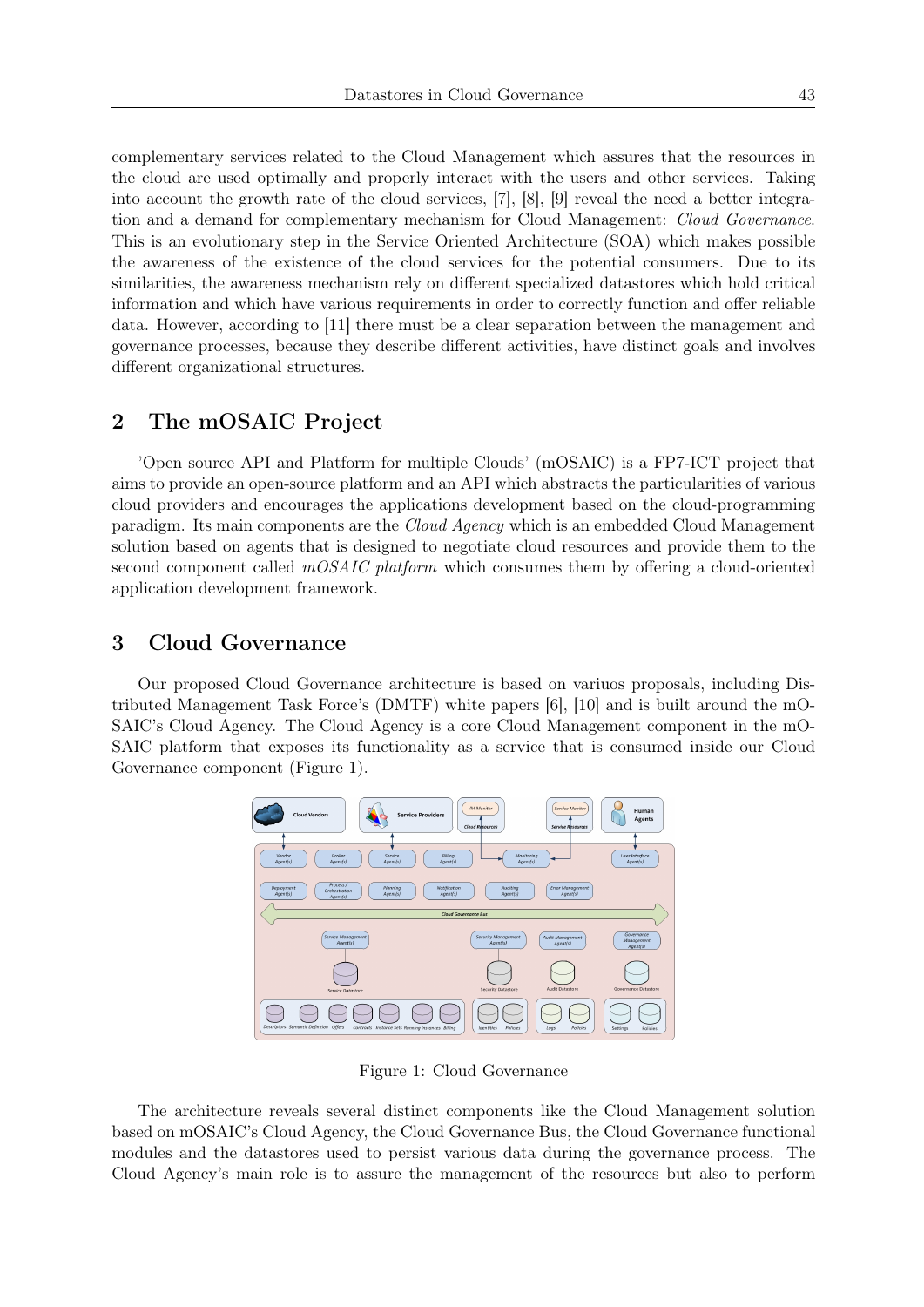| Crt.No.        | Requirement                                                                                                                                                          |
|----------------|----------------------------------------------------------------------------------------------------------------------------------------------------------------------|
| S <sub>1</sub> | Cost optimisation by trying to find solutions in order to minimize the costs<br>with the storage and virtual machines in the cloud through intense multi-<br>plexing |
| S <sub>2</sub> | High performance in terms of throughput, small latency, scalability indepen-<br>dent of the data size and the dynamic of the workload                                |
| S <sub>3</sub> | Security (confidentiality, integrity, privacy)                                                                                                                       |
| S <sub>4</sub> | High availability                                                                                                                                                    |
| D <sub>1</sub> | Simple internal API in order to expose a relative small number of methods<br>to be used by the governance agents                                                     |

Table 1: General Requirements for the Datastores in Cloud Governance

various SLAs monitoring activities. The messages and data exchange between the cloud services is made through the Cloud Governance Bus. However the governance process is realized using four specialized agencies namely *Service Management*, *Security Management*, *Audit Management* and *Governance Management*. The Service Management takes care about the lifecycle of the services registered in the cloud governance environment. Security Management handles the identities of the service consumers and provides the security tokens used to access the requested services. The Audit Management agency processes the audit information obtained from the cloud management component and in the same time allows the access to a wide range of logs generated by the interacting components. Finally, the Governance Management coordinates the entire governance activity based on a set of rules, policies and settings.

# 4 Datastores in Cloud Governance

Every cloud governance agency handles specific data, being in direct relation with a dedicated datastore called namely *Service Datastore*, *Security Datastore*, *Audit Datastore* and *Governance Datastore*.

Every datastore is in charge with keeping crucial information related to the functionality of the entire system but also very sensitive from the privacy and confidentiality point of view, such as credentials, contracts, partners, policies, etc. In the same time the data storage system must be very responsive in what concerns the time took to perform various operations over the data set and also must offer a good performance in terms of bandwidth, to accommodate with the processed data flow. This is why the data storage systems must fulfil some general requirements, as revealed in Table 1.

The general requirements for the data storage systems have been divided in two categories: requirements related directly to the intrinsic characteristics of the storage like cost optimization, high performance, high availability, high security and also requirements related to the development phase, like a very simple and intuitive API. These requirements apply to all the datastores inside the governance environment and, from case to case, there are other specific requirements that will be exposed in the appropriate section.

#### 4.1 Governance Datastore

The cloud governance implies the use of various policies related to the way in which the cloud services interact with the consumers, together with different types of constraints that limit the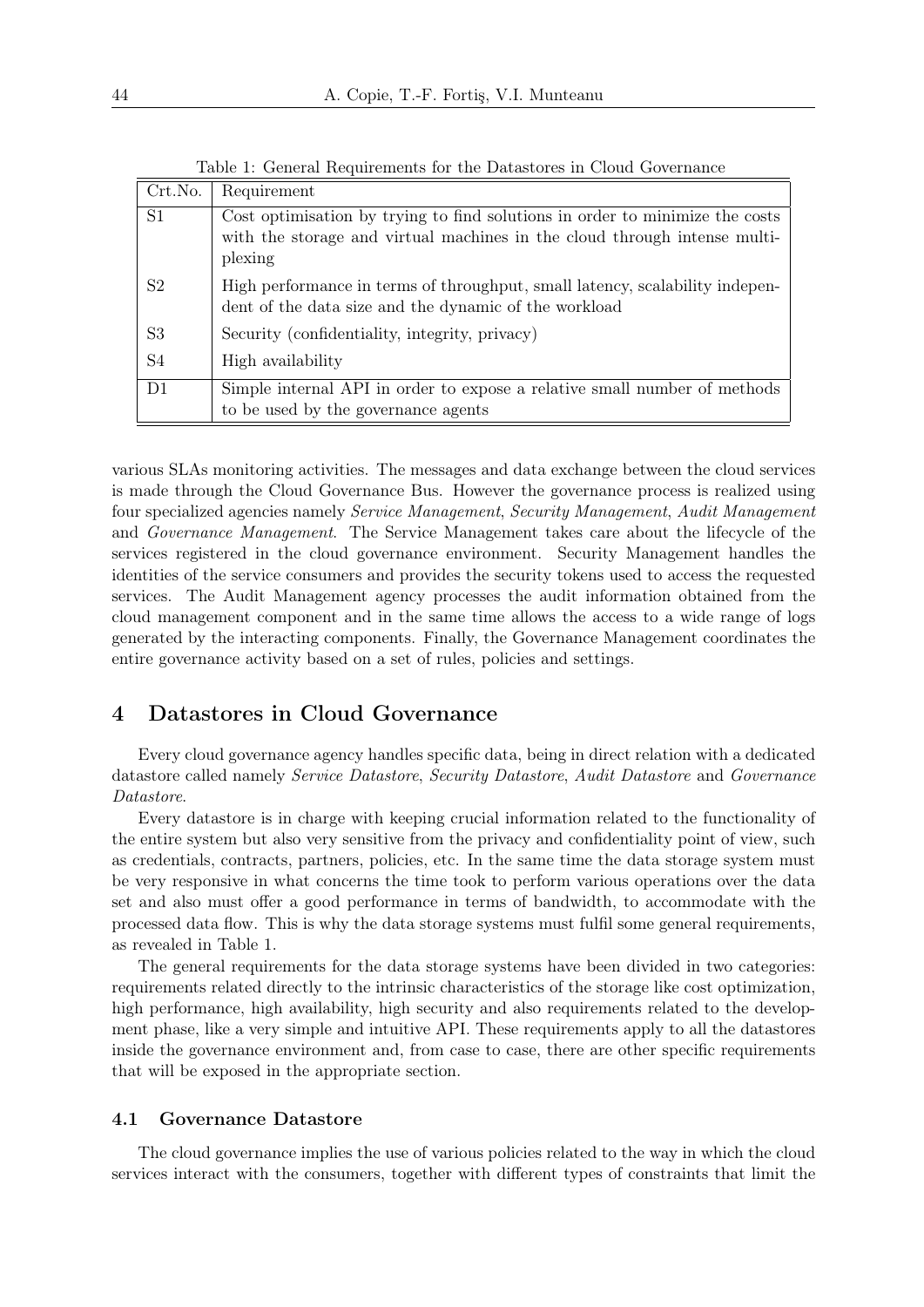access to the underlying resources, or even functionality of the governance process building blocks. There are several types of policies that are administered by the Cloud Governance component like Service Level Agreements (SLAs) and Service Level Objectives (SLOs) and which represent the cornerstone of the cloud governance process [4], [6]. The relevant constraints involved in the decision taking process are deployment constraints, data residency constraints, auditability constraints and security constraints. After two partners, namely the provider and the consumer, agree about a set of constraints, they will further govern the interaction between the entities involved in the contract.

The Governance Management Agency coordinates the entire activity performed by the Cloud Governance component based on different policies, constraints and system settings that are stored in the Governance Datastore like access policies, virtual machine settings, security credentials, interaction policies, etc.

Every cloud service provider has its own policies and constraints that will be published and used during the service lifecycle. Some of the policies and constraints could be editable by the service consumers in order to customize them, like access control lists, some of them are not, like Quality of Services, all of them being part of the request and offer operations. The information represented by the policies and constraints is usually structured, being related to the guaranteed functionally parameters of the services, security policies, configuration parameters of the virtual machines on which the agents are executed and many more.

The data persisted in the Governance Datastore is critical to the whole governance process, therefore requirements of the storage system are also in terms of highly availability and reliability. Some of the data is very sensitive so a level of encryption must be added. In the same time, this datastore must maintain relations with other storage systems which recommends a flexible graph database to hold the information related to governance. This choice will assure high performances in terms of records processing, allowing to be installed either in the private cloud on commodity servers or in the public cloud through virtual machines.

#### 4.2 Services Datastore

This is the most complex datastore, part of the cloud governance process. It could be seen like a service itself offering essential interfaces for the cloud services that want to register in the Cloud Governance component and then to be discovered and used, together with other additional features related to offers, contracts, audits and billing. Figure 2 depicts the schematic of the Service Datastores.



Figure 2: Services Datastore and their internal relationships

The Service Datastores, through their specific mechanisms and information that compound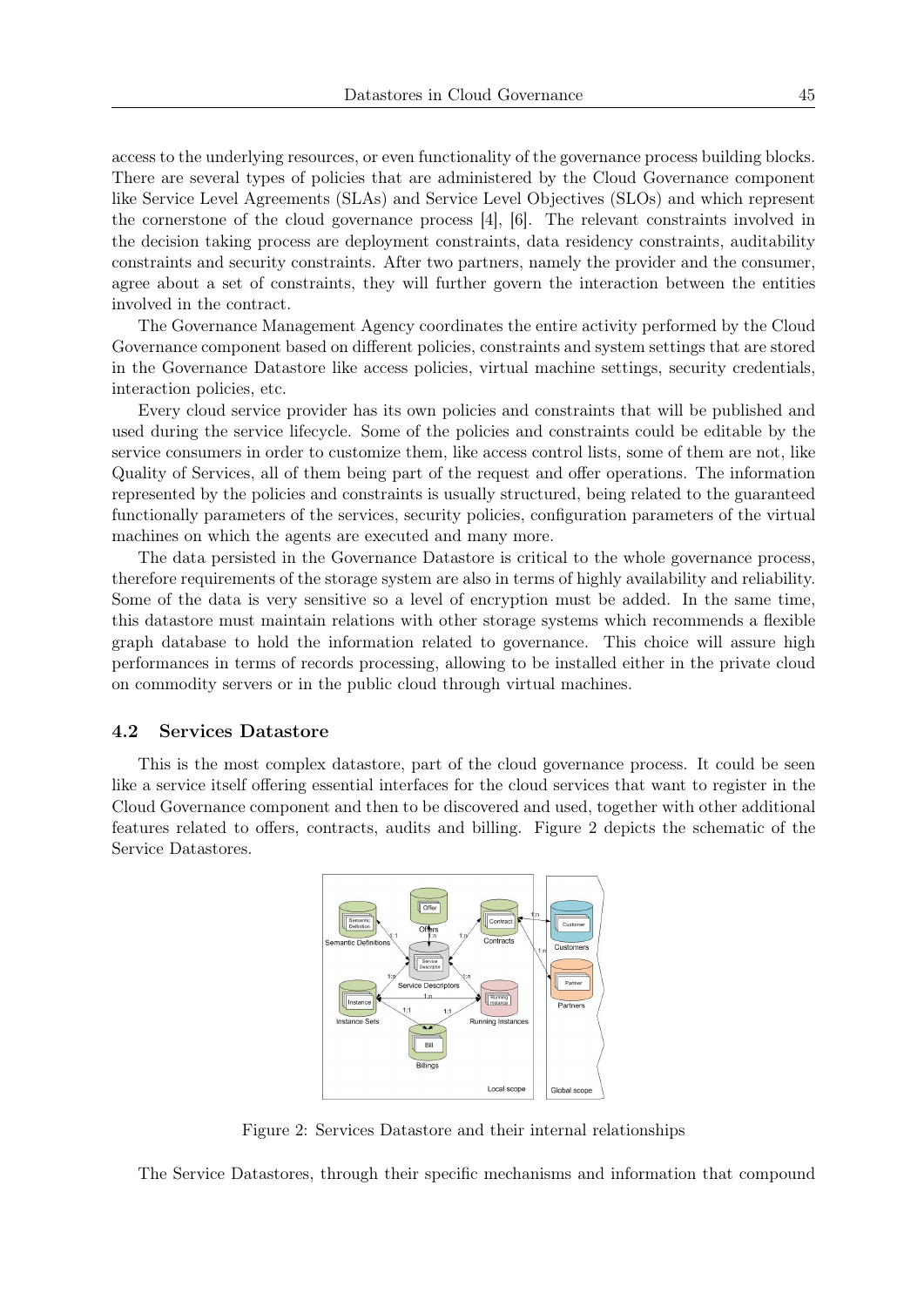them, facilitates the services publishing and discovery processes. Like in the case of SOA Governance, Cloud Governance relies on a Service Repository model in which the services that want to offer their functionality must register and must offer methods to be discovered by the consumers. This datastore is also tied with global catalogues that maintain information about the system's customers and the partners. The character of the information contained in the Service Datastore is extremely heterogeneous, holding many kinds of specific information, grouped in several sub-components:

- Service Descriptors. The services functional and non functional requirements are described through service descriptors and they are persisted inside the Descriptors component. This is usually a structured information, the service descriptors contains basically information of the same type and must be highly query-able in order to offer flexible information about the contained services.
- *•* Semantic Definitions. Besides the syntactic description stored inside the Descriptors component, the cloud services are described and defined from their semantic point of view through semantic descriptors and stored in the Semantic Definition sub-component.
- Offers. The relation between provider and consumer usually benefit from a resource model that describes what the service can offer in terms of functionality. Service templates are used to describe in a generic form what a provider can offer, but when the template contains information about a specific provider, the template becomes an offer and it is persisted for future use in the Offers sub-component. Because the information is based on generic templates, it could be structured so an appropriate storage system could be used.
- Contracts. When a consumer looks for a specific service and discover it in the Services Datastore, it consults its offer, agrees with the SLAs and if it decides to use that services the offer becomes a contract that is also stored inside the Contracts sub-component. For a specific service, more than one contract could exist.
- Instance Sets. After a cloud service is contracted, in order to be effectively used it is instantiated and an additional information called Service Instance is generated. This information is an aggregate of trading, billing and deploying information which is stored in a separate sub-component of Services Datastore called Instance Sets.
- Running Instances. The information about the running instances of the cloud services is very much the same as the one contained in the Service Instances and is persisted in the Running Instances sub-component
- Billing. For every contract, billing information is generated in accordance with the parameters agreed during the contracting phase and this information is located in the Billing sub-component.

Taking into account the format of the data persisted in the individual database components in the Service Datastores, together with the general requirements already exposed, the choices in terms of database types are

- *•* NewSQL database for the Service Descriptors database
- RDF datastore for the Semantic Definitions database in order to benefit from the specialized SPARQL query language
- *•* Graph Database for the Offers, Contacts, Instance Sets, Running Instances and Billing databases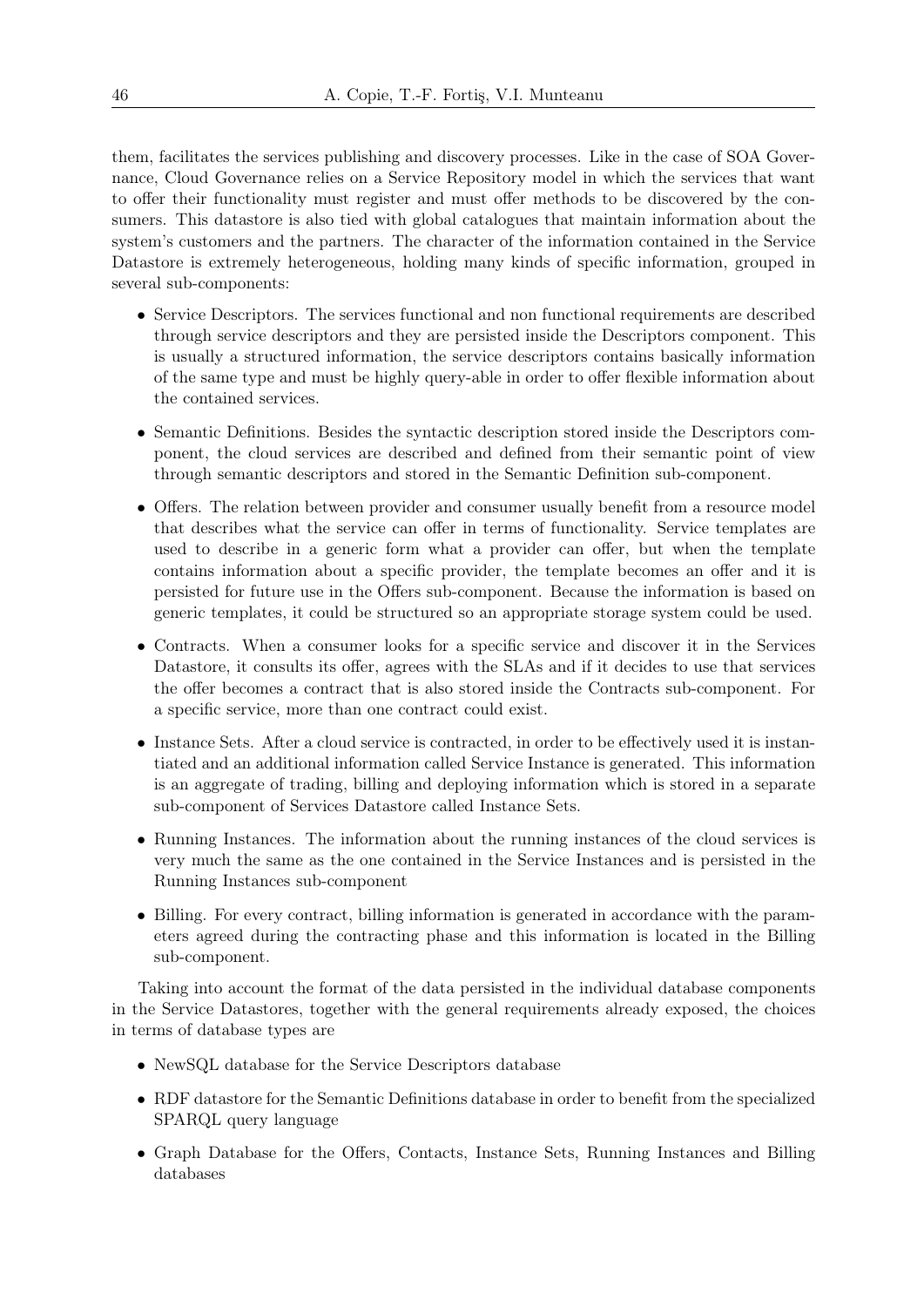#### 4.3 Security Datastore

The Cloud Governance involves distinct entities, components, agents running in behalf of various parties, therefore the security is one of the most important concerns in order to assure a safe and trustful environment. Inside the Cloud Governance system we distinguish two security planes: the security of the cloud services, usually assured by the service providers and the intrinsic security of the Cloud Governance component.

The access to the cloud services must be done in a secure way, only authorized consumers having the rights to use the provided functionalities, sometimes in a granular way through various access rights and security policies. The Security Management Agent is responsible for the credentials management for the authentication and authorization process together with providing the security tokens used to access different cloud resources after the successful authentication process. All the credentials and security policies governing the cloud services in the system are stored in the Security Datastore.

In most cases, the services are offered on a pay-as-you-go schema, being accessed by providing credentials in the form of user name and password, or in terms of security keys. This special kind of data is kept inside the Security Datastore. To add an extra security layer over the persisted data, the information contained in the Identities sub-component must be encrypted and the passwords hashed. The security policies used to consume the cloud services are related to the consumer identities and establish what kind of actions are allowed over a given resource by an authenticated consumer.

The appropriate database type to hold the security information is NewSQL, allowing to be implemented either in the private or public cloud.

#### 4.4 Audit Datastore

The services involved into a complex cloud system that requires governance are provided on a paid scheme, and must respect an SLA previously negotiated and agreed between the cloud service provider and the consumer. Usually the service is monitored only on the provider side, such that the client is not aware when the cloud service does not respect the parameters that are stipulated in the contract.

Through the accepted SLA, different metrics are established in order to facilitate the service control and monitoring mechanisms. The mOSAIC's Cloud Agency component provides the required functionality that allows the service monitoring on the consumer side and to permanently compare the measured parameters with the contractual ones that is leveraged by the Audit Management Agent which obtains all the necessary information about a specific service. Along with the performance measurements, billing information is generated based on the time spent for a cloud service to perform specific tasks together with audit information , triggered when the cloud service is accessed by various entities. The audit mechanism is working based on various policies established at the service level. All these data together with the audit policies is stored in the Audit Datastore component.

Usually the data contained in the Audit Datastore is not structured, but has a large volume depending on the number of the performance parameters monitored and the sampling frequency. Because many decisions in the process of governance are taken based on the data analysis, it is recommended that the storage system that host this data to offer high availability, high writability and scaling, which is better achieved by a key-value datastore.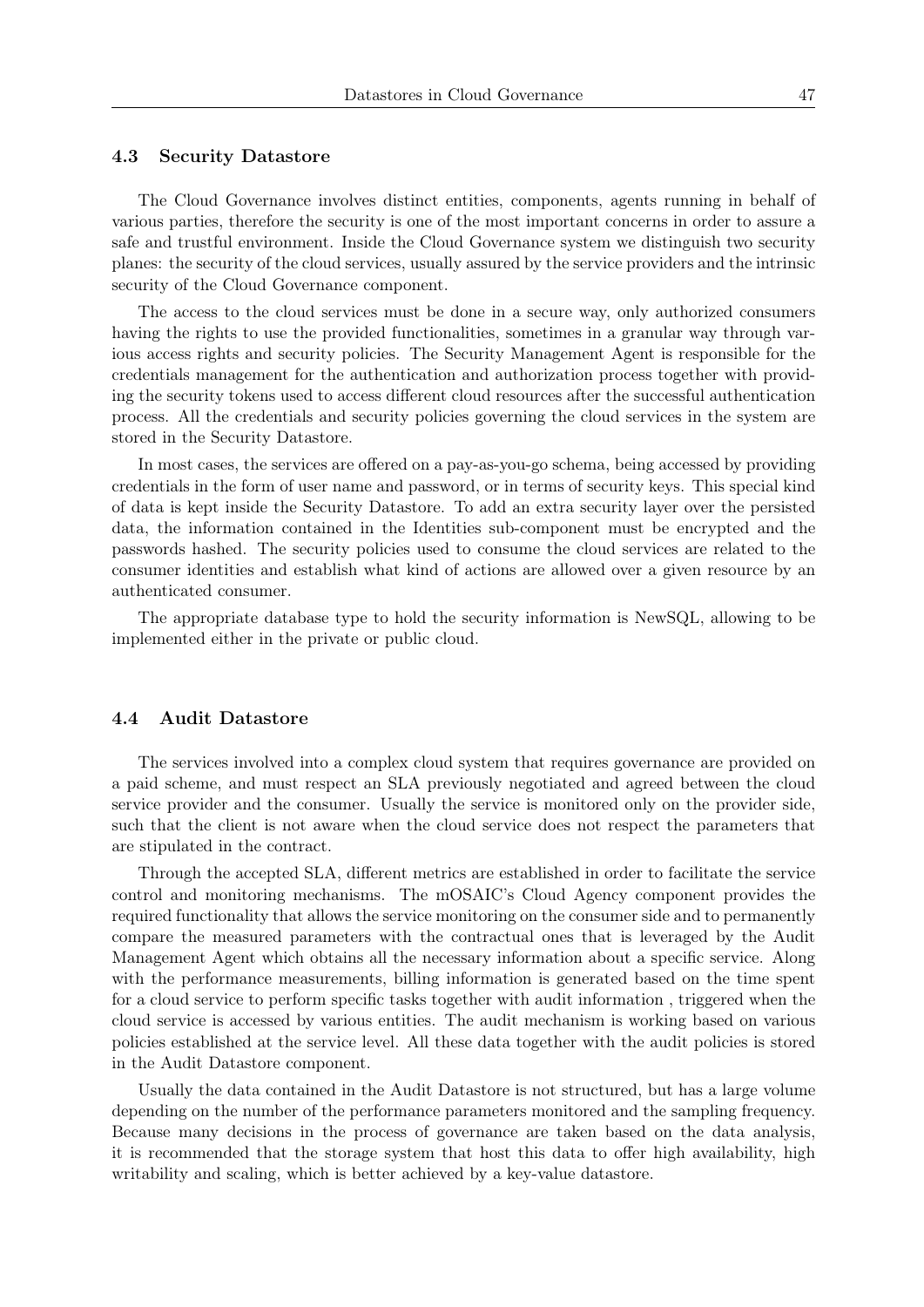### 5 Conclusions and Future Works

Cloud Computing adoption embraced by the Small and Medium Enterprises makes possible the access on new markets where they can associate in virtual clusters or virtual enterprises in order to be able to compete with the large enterprises, by offering complex solutions, tailored on the customers specific needs. We have proposed a Cloud Governance architecture based on mOSAIC's Cloud Management components that aims to manage and govern the services infrastructure. This government solution relies on a set of datastores that maintains and manage various data produced and consumed during the services lifecycle.

Our paper focused in expanding the information contained in the most important datastores in Cloud Governance, determining the requirements for every database that form the datastores and suggests the appropriate database types.

This paper is a base for a future work consisting in the concrete implementation of a Cloud Governance component.

### Acknowledgments

This work was partially supported by the grant of the European Commission FP7-ICT-2009- 5-256910 (mOSAIC), The views expressed in this paper do not necessarily reflect those of the corresponding projects consortium members.

## Bibliography

- [1] C. Gong, J. Liu, Q. Zhang, H. Chen, and Z. Gong, The characteristics of cloud computing, in W.-C. Lee and X. Yuan (Eds.), ICPP Workshops, IEEE Computer Society, pp. 275-279, 2010.
- [2] C. Weinhardt, A. Anandasivam, B. Blau, N. Borissov, T. Meinl, W. Michalk, J. Stoer, Cloud Computing A Classification, Business Models, and Research Directions, *Business and Information Systems Engineering*,ISSN: 1867-0202, 1(5):391-399, 2009.
- [3] C. Weinhardt, A. Anandasivam, B. Blau, and J. Stoer, Business Models in the Service World, IEEE IT Professional, Special Issue on Cloud Computing, ISSN: 1520-9202, 11(2):28-33, 2009. [Online]. Available: http://dx.doi.org/10.1109/MITP.2009.21
- [4] Cloud Computing Use Cases Group. (2010, July) Cloud computing use cases white paper. [Online]. Available: http://opencloudmanifesto.org/Cloud Computing Use Cases Whitepaper-4 0.pdf
- [5] Use Cases and Interactions for Managing Clouds. Distributed Management Task Force, (2010, June) [Online]. Available: http://www.dmtf.org/sites/default/files/ standards/documents/DSP-IS0103 1.0.0.pdf
- [6] DMTF. (2010, June) Architecture for Managing Clouds. Distributed Management Task Force. [Online]. Available: http://dmtf.org/sites/default/files/standards/documents/DSP-IS0102 1.0.0.pdf
- [7] P. Wainewright. (2011, August) Time to think about cloud governance. [Online]. Available: http://www.zdnet.com/blog/saas/time-to-think-about-cloud-governance/1376